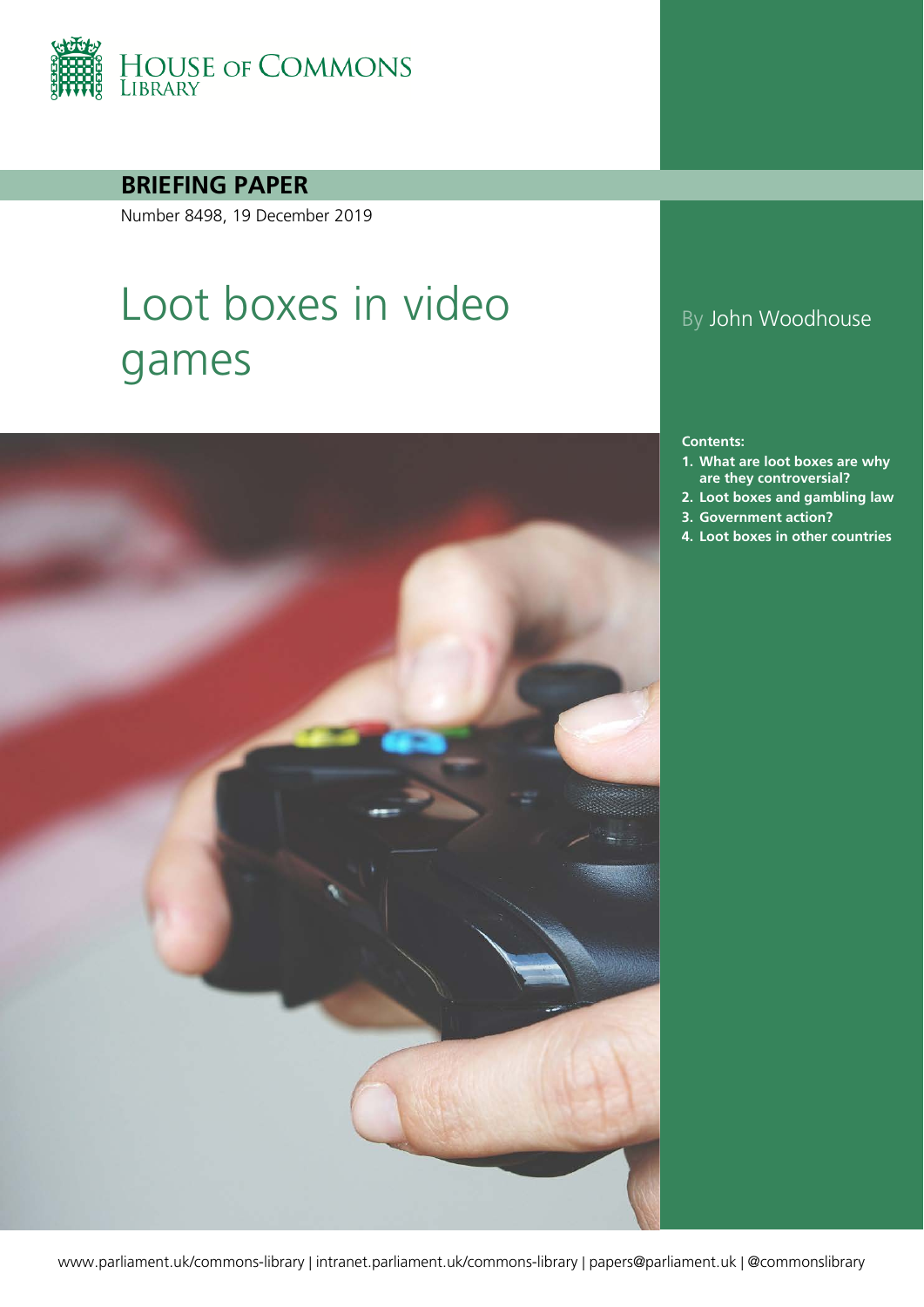# **Contents**

| Summary |                                                     |    |
|---------|-----------------------------------------------------|----|
| 1.      | What are loot boxes are why are they controversial? | 4  |
| 2.      | Loot boxes and gambling law                         | 5. |
| 3.      | <b>Government action?</b>                           | 8  |
| 4.      | Loot boxes in other countries                       |    |

Cover page image copyright [Video game controller \(hands\)](https://pixabay.com/en/video-games-joy-stick-games-1557358/) / image cropped. Licensed under [Pixaby License](https://pixabay.com/en/service/license/) - no copyright required.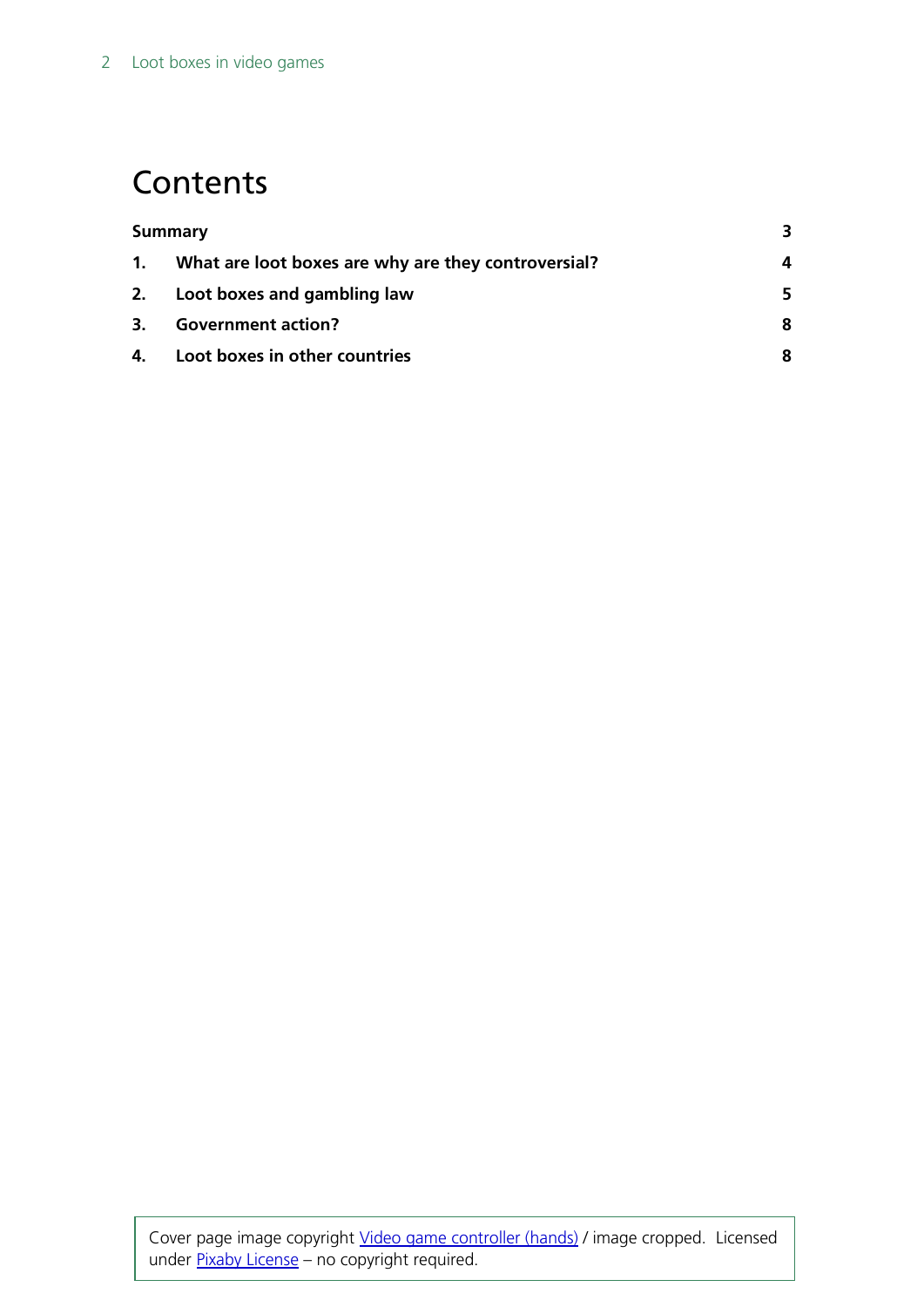# <span id="page-2-0"></span>Summary

Loot boxes have been defined as "items in video games that may be bought for real-world money, but which provide players with a randomised reward of uncertain value." They often appear as chests, crates, or card packs.

Concerns have been raised about the "structural and psychological similarities" between loot boxes and gambling and that they can encourage children to gamble and possibly lead to addictive behaviour.

The Gambling Commission has [said](https://www.gamblingcommission.gov.uk/news-action-and-statistics/news/2017/Loot-boxes-within-video-games.aspx) that the *Gambling Act 2005* does not cover loot boxes. It therefore cannot use any of its regulatory powers (such as requiring age verification) to take action. However, the Commission has also said that it is "concerned with the growth in examples where the line between video gaming and gambling is becoming increasingly blurred".

Reports published in 2019 by the Digital, Culture, Media and Sport Committee and the Children's Commissioner both called for Regulations to be made to extend the 2005 Act to loot boxes.

### **What next?**

A [Background Briefing](https://assets.publishing.service.gov.uk/government/uploads/system/uploads/attachment_data/file/853886/Queen_s_Speech_December_2019_-_background_briefing_notes.pdf) to the Queen's Speech of 19 December 2019 says that the Government will carry out a review of the Gambling Act, with a particular focus on loot boxes as well as the use of credit cards.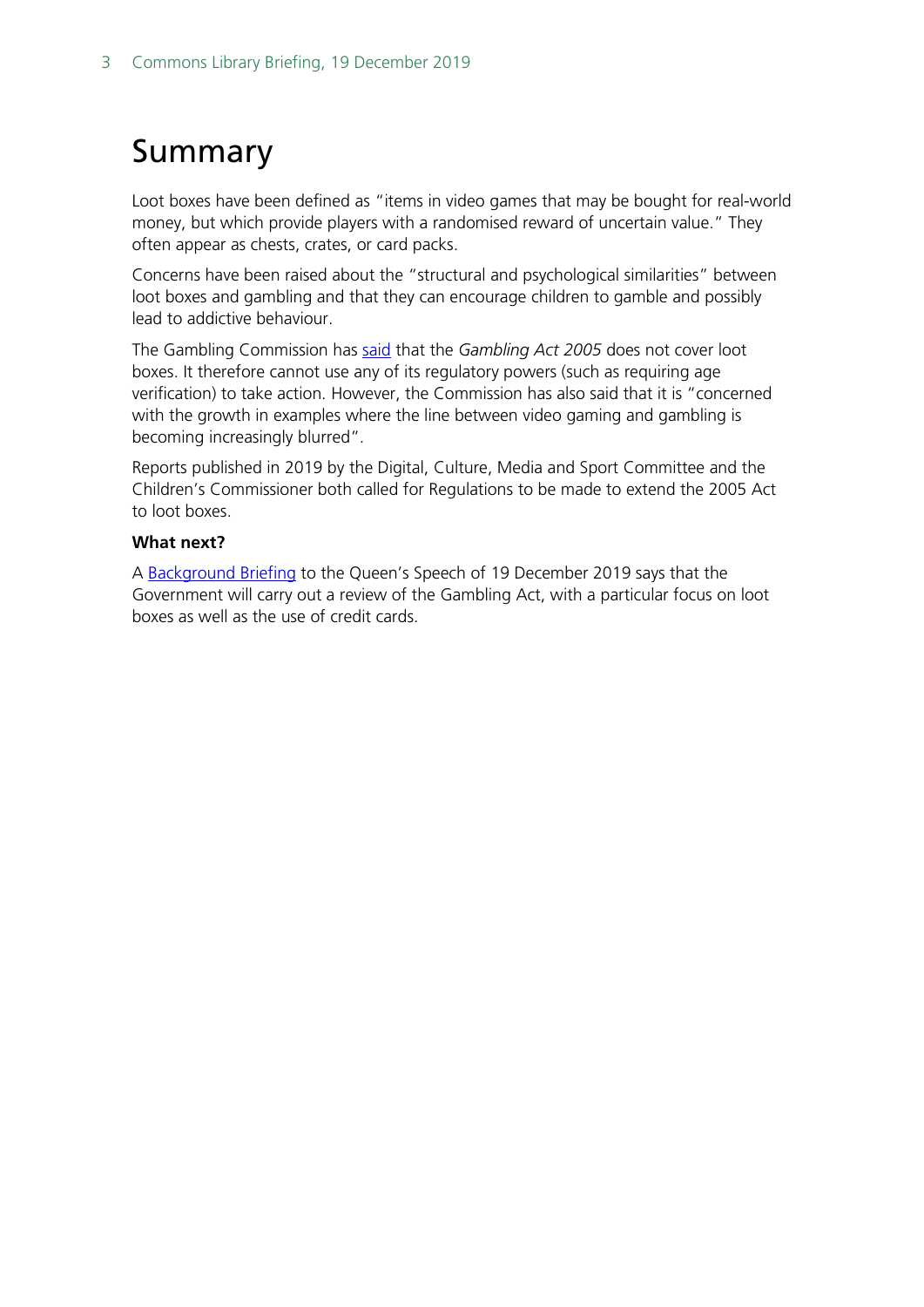# <span id="page-3-0"></span>1. What are loot boxes are why are they controversial?

Loot boxes have been defined as "items in video games that may be bought for real-world money, but which provide players with a randomised reward of uncertain value."<sup>[1](#page-3-1)</sup> A September 2019 [report](https://publications.parliament.uk/pa/cm201719/cmselect/cmcumeds/1846/1846.pdf) by the Digital, Culture, Media and Sport Committee explained:

(…) Those rewards will be virtual items for use in the game, such as tools, outfits and weapons, or characters with particular skills, all of which will be of variable benefit within the game. They are a common form of microtransaction, with a 2018 Gambling Commission survey finding that 31% of 11–16 year olds have paid money or used in-game items to open loot boxes. Although some games (including, notably, a version of Fortnite) reveal the contents of a loot box to the player before they decide whether to pay for it, usually the contents of loot boxes are unknown to the player at the point of purchase—what a player gets for their money is therefore based on chance.<sup>[2](#page-3-2)</sup>

As many children play computer game players, it has been claimed that loot boxes can encourage gambling and possibly lead to addictive behaviour.<sup>[3](#page-3-3)</sup>

An October 2019 [report](https://www.childrenscommissioner.gov.uk/wp-content/uploads/2019/10/CCO-Gaming-the-System-2019.pdf) from the Children's Commissioner looked at children's experiences of gaming. The report concluded, among other things, that the "monetisation of gaming brings children closer to gambling":

• The fact that children can now spend money in games - and indeed are often pressured to do so - marks a significant divergence from their normal offline behaviour.

• In some cases, this spending (in some cases of hundreds of pounds) was done without any knowledge of what the rewards would be. Other than the fact that these rewards come in the form of in-game benefits rather than real-world currency, this behaviour is much like gambling.

• The amount of money spent, and the lack of a guaranteed reward meant children often feel like their money is wasted. In some cases, they lose control of their spending and attempt to 'chase losses' by spending more. $4$ 

Academics have raised concerns about the "structural and psychological similarities" between loot boxes and gambling and that the random delivery of loot box rewards is "akin" to gambling products.<sup>[5](#page-3-5)</sup>

<span id="page-3-1"></span> <sup>1</sup> Quoted in Digital, Culture, Media and Sport Committee, *[Immersive and addictive](https://publications.parliament.uk/pa/cm201719/cmselect/cmcumeds/1846/1846.pdf)  [technologies](https://publications.parliament.uk/pa/cm201719/cmselect/cmcumeds/1846/1846.pdf)*, HC 1846, September 2019, para 73

<span id="page-3-2"></span> $2 \overline{libid}$ 

<span id="page-3-3"></span><sup>&</sup>lt;sup>3</sup> See, for example, House of Lords [debate](https://hansard.parliament.uk/Lords/2019-01-17/debates/3D73C90D-4375-4494-9B17-D6A5A0ED9389/ChildrenAndYoungPeopleDigitalTechnology) of 17 January 2019 on children, young people and digital technology; ["Gambling: 'loot boxes' in video games could be](http://theconversation.com/gambling-loot-boxes-in-video-games-could-be-conditioning-children-107667)  [conditioning children",](http://theconversation.com/gambling-loot-boxes-in-video-games-could-be-conditioning-children-107667) *The Conversation*, 4 December 2018; ["Video game loot](https://www.theguardian.com/games/2018/aug/17/video-game-loot-boxes-addictive-and-a-form-of-simulated-gambling-senate-inquiry-told)  [boxes addictive and a form of 'simulated gambling', Senate inquiry told",](https://www.theguardian.com/games/2018/aug/17/video-game-loot-boxes-addictive-and-a-form-of-simulated-gambling-senate-inquiry-told) *Guardian*, 17 August 2018

<span id="page-3-4"></span><sup>4</sup> Children's Commissioner, *[Gaming the system](https://www.childrenscommissioner.gov.uk/wp-content/uploads/2019/10/CCO-Gaming-the-System-2019.pdf)*, October 2019, p25

<span id="page-3-5"></span><sup>5</sup> Digital, Culture, Media and Sport Committee, *[Immersive and addictive technologies](https://publications.parliament.uk/pa/cm201719/cmselect/cmcumeds/1846/1846.pdf)*, HC 1846, September 2019, para 80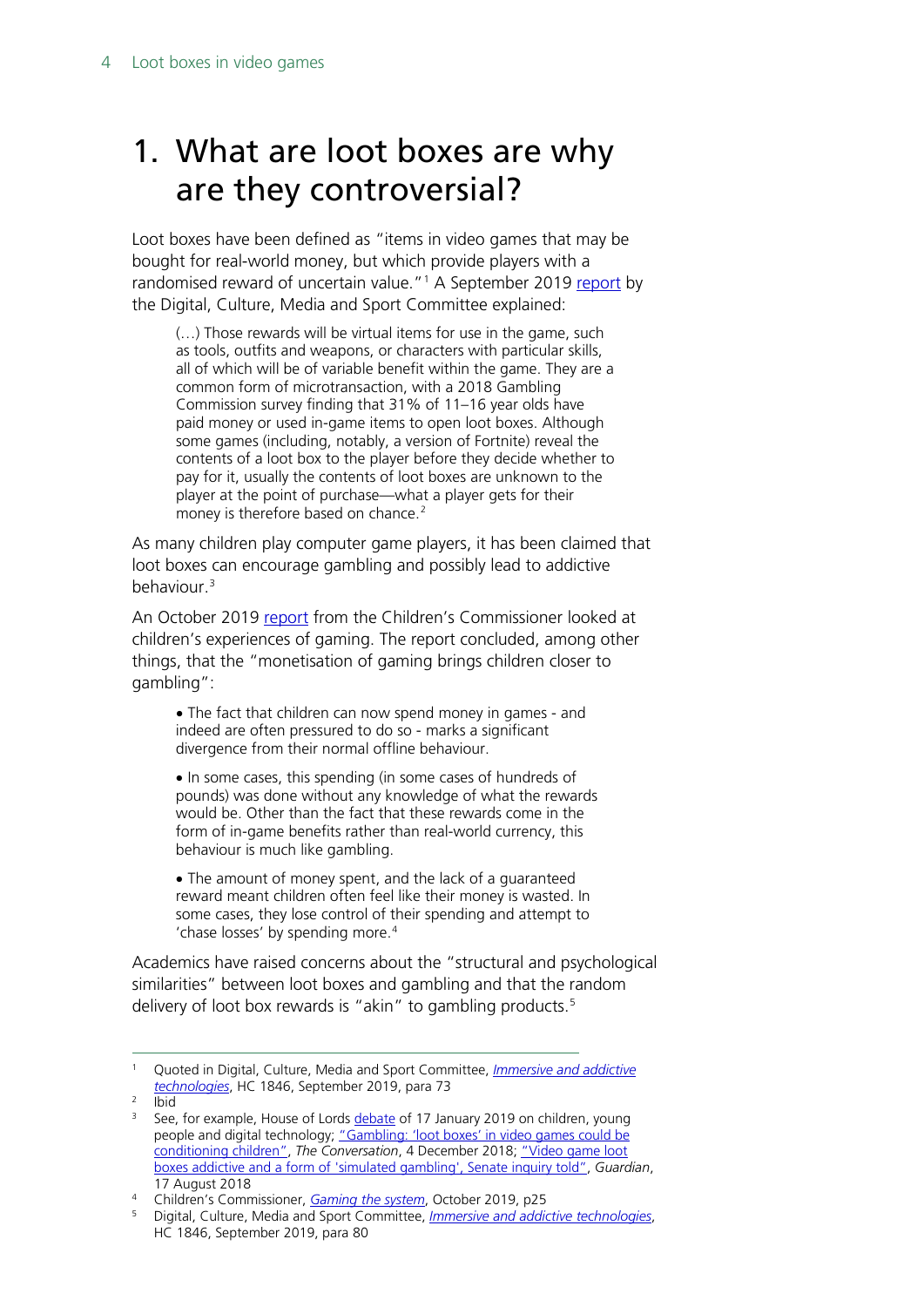There is some research suggesting that loot boxes can cause harm.<sup>[6](#page-4-1)</sup> However, academics "broadly acknowledge" that there is insufficient evidence to conclude that there is a causal link between loot boxes and problem gambling.[7](#page-4-2)

# <span id="page-4-0"></span>2. Loot boxes and gambling law

#### **The Gambling Act 2005**

The *Gambling Act 2005* (as amended) provides the legislative framework for gambling in Great Britain.

Section  $6$  of the Act defines gaming as "playing a game of chance for a prize".

Under section 6(5), a prize in relation to gaming (except in the context of gaming machines):

(a) means money or money's worth, and

(b) includes both a prize provided by a person organising gaming and winnings of money staked.

The Secretary of State can make regulations setting out when an activity is to be treated as a game or game of chance for the purposes of the Act.<sup>[8](#page-4-3)</sup>

The Gambling Commission oversees the 2005 Act.

#### **What has the Gambling Commission said?**

In a November 2017 [statement,](https://www.gamblingcommission.gov.uk/news-action-and-statistics/news/2017/Loot-boxes-within-video-games.aspx) the Gambling Commission explained why loot boxes do not meet the Act's definition of gaming:

Our starting point in deciding our position with any product is to look closely at whether or not it falls under UK gambling law. The definition of what is legally classed as gambling is set by Parliament rather than by us. Our role is to apply that definition to activities that we see and any changes to that definition need to be made by Parliament.

The law sets a line between what is and is not gambling. As the regulator we patrol that line and where an activity crosses it and presents a risk to people, especially children, we have and will take robust action…

**A key factor in deciding if that line has been crossed is whether in-game items acquired 'via a game of chance' can be considered money or money's worth. In practical terms this means that where in-game items obtained via loot boxes are confined for use within the game and cannot be cashed out it is unlikely to be caught as a licensable** 

#### <span id="page-4-1"></span>6 Ibid, paras 82-3

 $\left(\ldots\right)$ 

<span id="page-4-3"></span><span id="page-4-2"></span> $\frac{7}{8}$  Ibid, para 81

Section 6(6) of the 2005 Act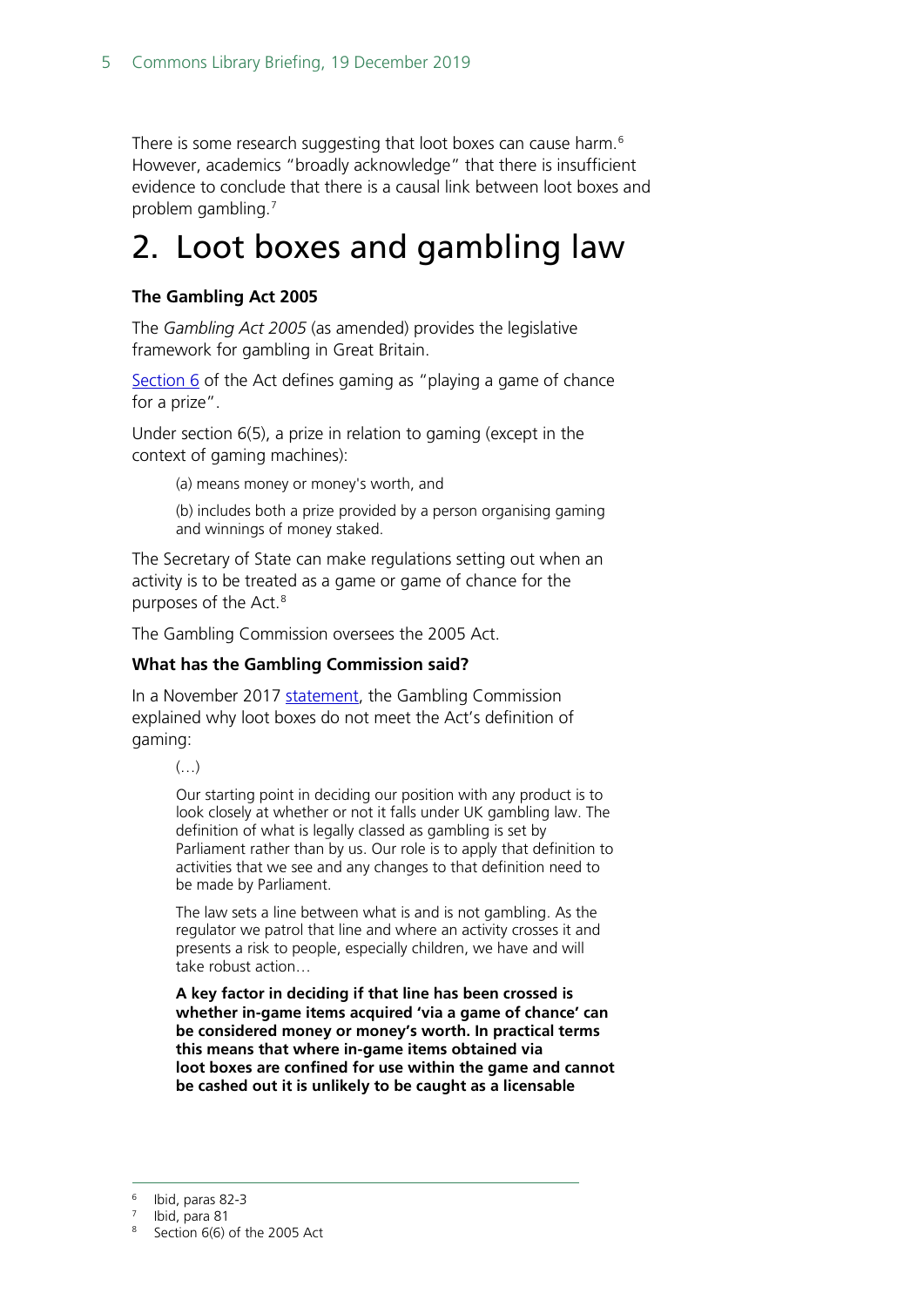**gambling activity**. In those cases our legal powers would not allow us to step in.<sup>[9](#page-5-0)</sup>

However, the Commission had concerns about the blurring of the line between video gaming and gambling and stressed the need to keep children safe:

…many parents are not interested in whether an activity meets a legal definition of 'gambling'. Their main concern is whether there is a product out there that could present a risk to their children. We are concerned with the growth in examples where the line between video gaming and gambling is becoming increasingly blurred. Where it does meet the definition of gambling it is our job to ensure that children are protected and we have lots of rules in place, like age verification requirements, to do that.

Where a product does not meet that test to be classed as gambling but could potentially cause harm to children, parents will undoubtedly expect proper protections to be put in place by those that create, sell and regulate those products. We have a long track record in keeping children safe and we are keen to share our experiences and expertise with others that have a similar responsibility. Whether gambling or not, we all have a responsibility to keep children and young people safe.[10](#page-5-1)

A section of the Commission's website on [safer gaming](https://www.gamblingcommission.gov.uk/for-the-public/Safer-gambling/Consumer-guides/Social-gaming.aspx) refers to the findings of a "scoping review" with other regulators and the industry:

(…) Based on the data we saw, and subject to its limitations, we do not consider there is a persuasive case to move from an historical 'watching brief' stance we had adopted:

•While the data suggests that, in general, the vast majority of people who play social games spend very modest amounts of time and money, there is clearly a very small group who spend significant amounts. However, it is likely that this group is not sufficiently large to justify any form of additional regulatory intervention.

•While playing social games does not appear to be harmful in itself (for the vast majority of players) we are much less clear on whether in some circumstances it leads on to, or causes, more harmful behaviours.

We continue to monitor the market, getting regular updates from a number of key stakeholders and identifying any additional risks to players.<sup>[11](#page-5-2)</sup>

In September 2018, the Gambling Commission joined other gambling regulators across Europe, as well as Washington State Gambling Commission, in signing an [agreement](https://www.gamblingcommission.gov.uk/PDF/International-gaming-and-gambling-declaration-2018.pdf) to work together on loot boxes.<sup>[12](#page-5-3)</sup>

<span id="page-5-0"></span> <sup>9</sup> Gambling Commission, *[Loot boxes within video games](https://www.gamblingcommission.gov.uk/news-action-and-statistics/news/2017/Loot-boxes-within-video-games.aspx)*, November 2017, emphasis added

<span id="page-5-1"></span><sup>&</sup>lt;sup>10</sup> Ibid<br><sup>11</sup> Gambling Commission website, Social gaming [accessed 4 November 2019]

<span id="page-5-3"></span><span id="page-5-2"></span><sup>&</sup>lt;sup>12</sup> "International concern over blurred lines between gambling and video games", Gambling Commission News, 17 September 2018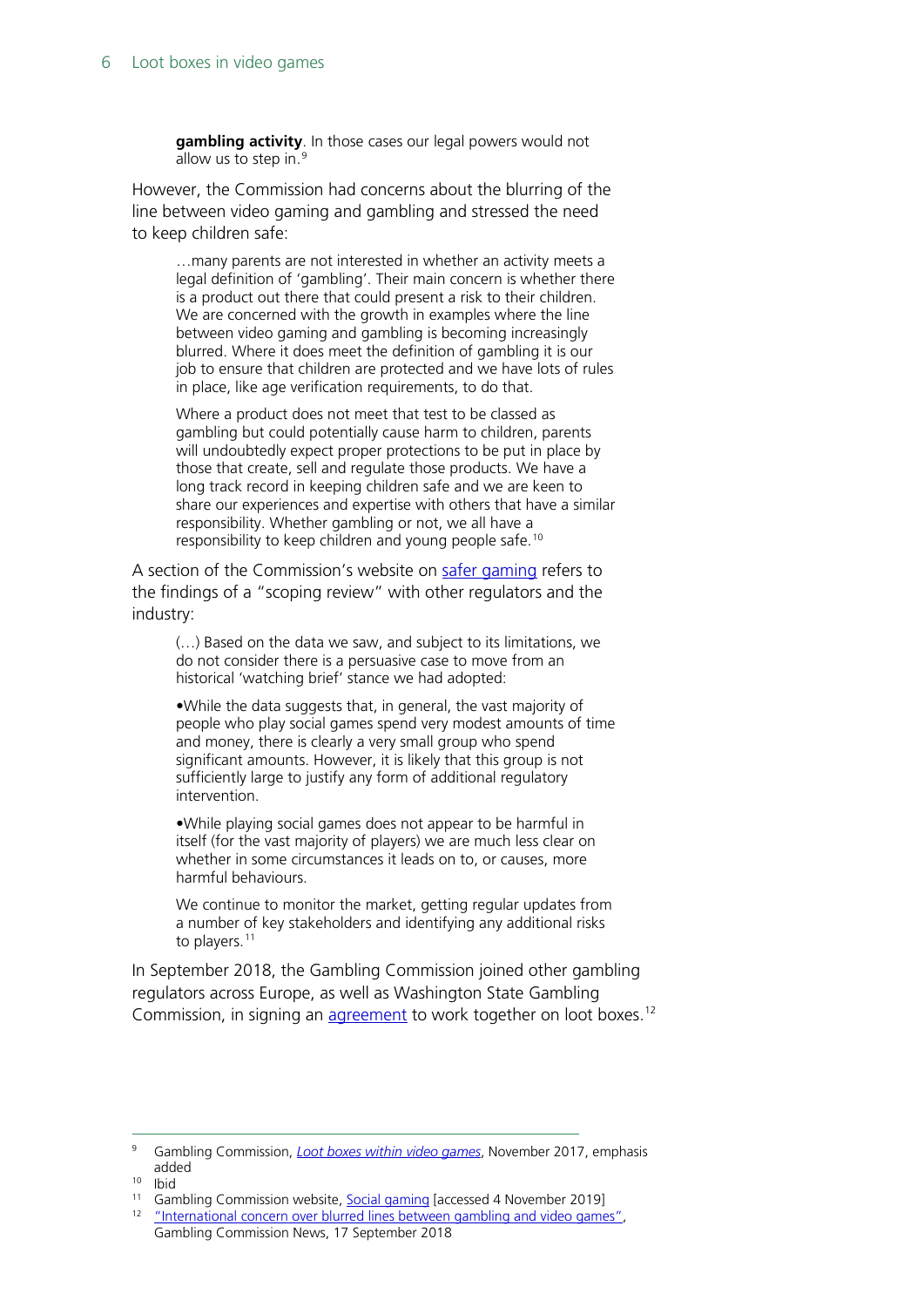# Calls for the law to be changed

In its September 2019 [report](https://publications.parliament.uk/pa/cm201719/cmselect/cmcumeds/1846/1846.pdf) on immersive and addictive technologies, the Digital, Culture, Media and Sport Committee called for loot boxes to be brought within the scope of the 2005 Act:

97. We agree with the Gambling Commission that games companies should be doing more to prevent in-game items from being traded for real-world money, or being used in unlicensed gambling. These uses are a direct result of how games are designed and monetised, and their prevalence of undermines the argument that loot boxes are not a form of gambling. Moreover, we believe that the existing concept of 'money's worth' in the context of gambling legislation does not adequately reflect people's real-world experiences of spending in games.

98. We consider loot boxes that can be bought with real-world money and do not reveal their contents in advance to be games of chance played for money's worth. *The Government should bring forward regulations under section 6 of the Gambling Act 2005 in the next parliamentary session to specify that loot boxes are a game of chance. If it determines not to regulate loot boxes under the Act at this time, the Government should produce a paper clearly stating the reasons why it does not consider loot boxes paid for with real-world currency to be a game of chance played for money's worth*. [13](#page-6-0)

The Government has yet to respond to the Committee's report. In an October 2019 [PQ response,](https://www.parliament.uk/written-questions-answers-statements/written-question/commons/2019-10-22/3532) the Government said:

We are aware of concerns about the potential for excessive spending in games, particularly by young people. These concerns, and particularly those regarding the availability of loot boxes, are discussed in the recent DCMS Select Committee report on Immersive and Addictive Technologies. We are currently considering the Report and its recommendations and will respond in due course...<sup>[14](#page-6-1)</sup>

#### **Children's Commissioner report (October 2019)**

The October 2019 [report](https://www.childrenscommissioner.gov.uk/wp-content/uploads/2019/10/CCO-Gaming-the-System-2019.pdf) from the Children's Commissioner also recommended, among other things, that the Government "should take immediate action to amend the definition of gaming in section 6 of the Gambling Act 2005 to regulate loot boxes as gambling".[15](#page-6-2)

<span id="page-6-0"></span> <sup>13</sup> Digital, Culture, Media and Sport Committee, *[Immersive and addictive technologies](https://publications.parliament.uk/pa/cm201719/cmselect/cmcumeds/1846/1846.pdf)*, HC 1846, September 2019, paras 97-9, italics in original

<span id="page-6-1"></span><sup>14</sup> [PQ 3532](https://www.parliament.uk/written-questions-answers-statements/written-question/commons/2019-10-22/3532) [on spending on loot boxes], answered 28 October 2019

<span id="page-6-2"></span><sup>15</sup> Children's Commissioner, *[Gaming the system](https://www.childrenscommissioner.gov.uk/wp-content/uploads/2019/10/CCO-Gaming-the-System-2019.pdf)*, October 2019, p4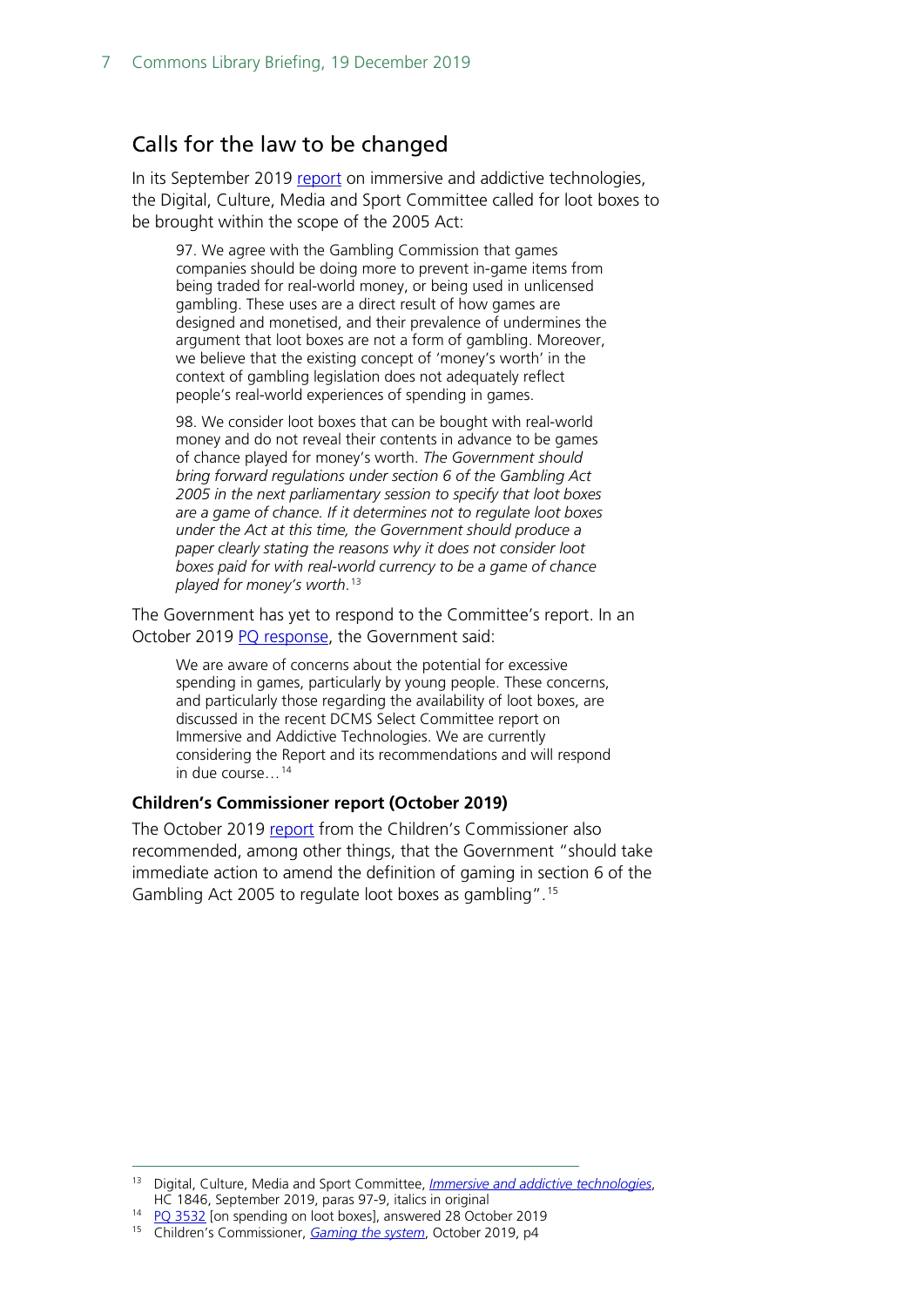# <span id="page-7-0"></span>3. Government action?

A [Background Briefing](https://assets.publishing.service.gov.uk/government/uploads/system/uploads/attachment_data/file/853886/Queen_s_Speech_December_2019_-_background_briefing_notes.pdf) to the Queen's Speech of 19 December 2019 says that the Government will carry out a review of the Gambling Act, with a particular focus on loot boxes as well as the use of credit cards.<sup>16</sup>

# <span id="page-7-1"></span>4. Loot boxes in other countries

Loot boxes have prompted action in other countries.

### **Belgium**

In April 2018, the Belgian Gaming Commission found that a number of video games with loot boxes violated Belgian law.[17](#page-7-3) A Commission [report](https://www.gamingcommission.be/opencms/export/sites/default/jhksweb_nl/documents/onderzoeksrapport-loot-boxen-Engels-publicatie.pdf) (in English) gives further detail.

### **Netherlands**

The Netherlands Gambling Authority has recently concluded that some loot boxes contravened its Betting and Gaming Act.<sup>[18](#page-7-4)</sup>

### **Australia**

In November 2018, the Environment and Communications References Committee of the Australian Senate completed an *inquiry* on loot boxes. The Committee's [report](https://www.aph.gov.au/Parliamentary_Business/Committees/Senate/Environment_and_Communications/Gamingmicro-transactions/%7E/media/Committees/ec_ctte/Gamingmicro-transactions/report.pdf) acknowledged the concern that children and some vulnerable adults may suffer gambling-related harms as a result of interaction with loot box mechanisms included in video games.<sup>[19](#page-7-5)</sup> However, it also noted that neither video games nor interactive gambling were unregulated in Australia.<sup>[20](#page-7-6)</sup> The report recommended that the Australian Government should undertake a comprehensive review of loot boxes. [21](#page-7-7)

Pages 9 to 15 of the [report](https://www.aph.gov.au/Parliamentary_Business/Committees/Senate/Environment_and_Communications/Gamingmicro-transactions/%7E/media/Committees/ec_ctte/Gamingmicro-transactions/report.pdf) summarise the position on loot boxes in:

- Denmark
- France
- Germany
- the United States
- China
- New Zealand.

<span id="page-7-2"></span> <sup>16</sup> Prime Minister's Office, *[Queen's Speech Background Briefing,](https://assets.publishing.service.gov.uk/government/uploads/system/uploads/attachment_data/file/853886/Queen_s_Speech_December_2019_-_background_briefing_notes.pdf)* 19 December 2019, p59

<span id="page-7-3"></span><sup>&</sup>lt;sup>17</sup> ["Video game loot boxes declared illegal under Belgium gambling laws",](https://www.bbc.co.uk/news/technology-43906306) BBC News, 26 April 2018

<span id="page-7-4"></span><sup>18</sup> Digital, Culture, Media and Sport Committee, *[Immersive and addictive technologies](https://publications.parliament.uk/pa/cm201719/cmselect/cmcumeds/1846/1846.pdf)*, HC 1846, September 2019, para 92

<span id="page-7-5"></span><sup>&</sup>lt;sup>19</sup> Environment and Communications References Committee of the Australian Senate, *[Gaming micro-transactions for chance-based items](https://www.aph.gov.au/Parliamentary_Business/Committees/Senate/Environment_and_Communications/Gamingmicro-transactions/%7E/media/Committees/ec_ctte/Gamingmicro-transactions/report.pdf)*, November 2018, p72

<span id="page-7-7"></span><span id="page-7-6"></span><sup>20</sup> Ibid, p72